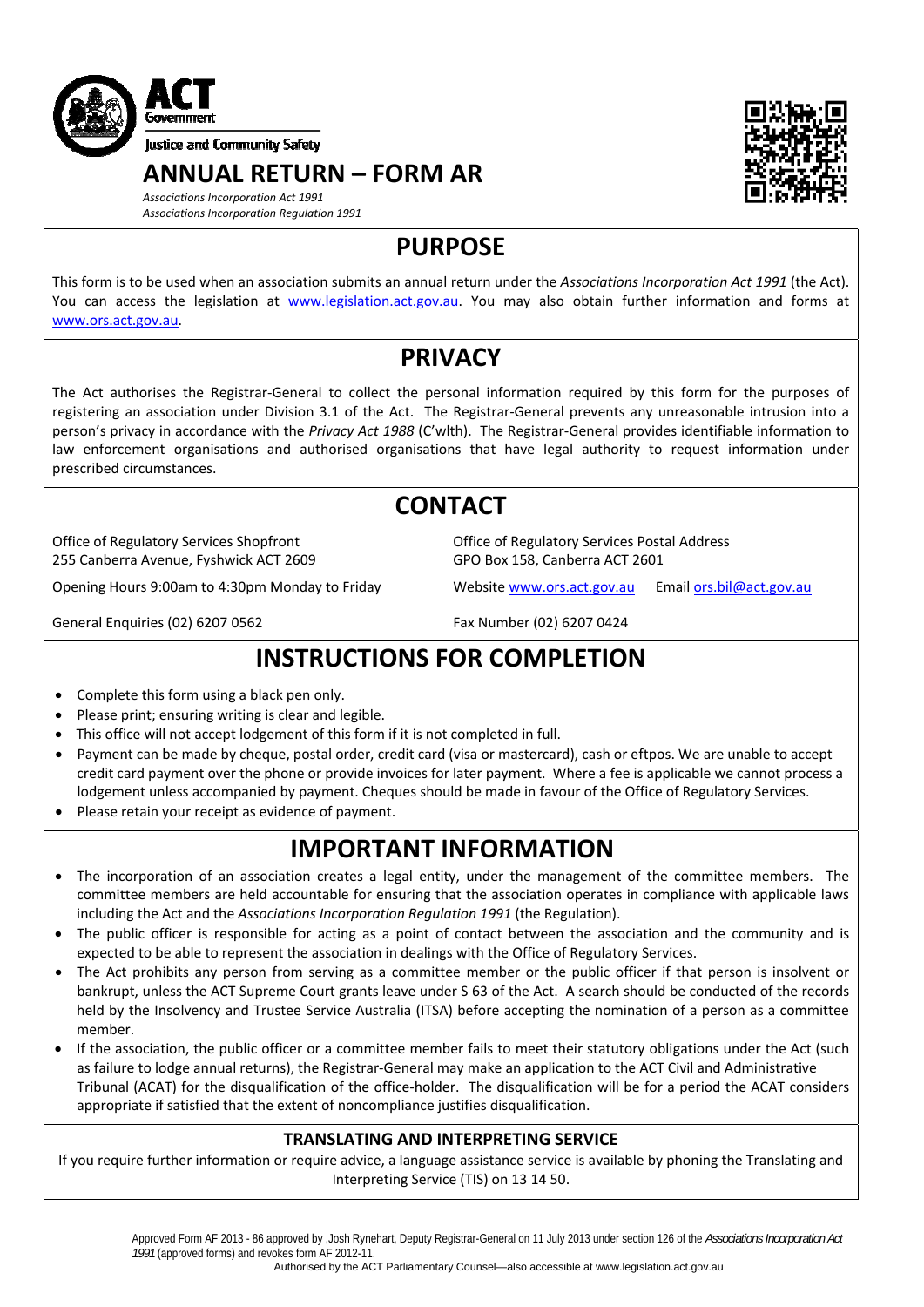

### **ANNUAL RETURN – FORM AR**

*Associations Incorporation Act 1991 Associations Incorporation Regulation 1991*

| <b>1. ASSOCIATION NAME</b>                                                                                                                                                                                                               |  |                          |                |                                        |                 | <b>ASSOCIATION NUMBER</b> |
|------------------------------------------------------------------------------------------------------------------------------------------------------------------------------------------------------------------------------------------|--|--------------------------|----------------|----------------------------------------|-----------------|---------------------------|
|                                                                                                                                                                                                                                          |  |                          |                |                                        | A0              |                           |
| 2. PREFERRED POSTAL ADDRESS OF ASSOCIATION                                                                                                                                                                                               |  |                          |                |                                        |                 |                           |
|                                                                                                                                                                                                                                          |  |                          |                |                                        |                 |                           |
|                                                                                                                                                                                                                                          |  |                          |                | <b>STATE / TERRITORY</b>               |                 | <b>POSTCODE</b>           |
|                                                                                                                                                                                                                                          |  |                          |                |                                        |                 |                           |
| 3. ADDRESS OF REGISTERED OFFICE OF ASSOCIATION (if any)                                                                                                                                                                                  |  |                          |                | <b>OFFICE HOURS</b>                    |                 |                           |
|                                                                                                                                                                                                                                          |  |                          |                | FROM:                                  |                 | TO:                       |
|                                                                                                                                                                                                                                          |  |                          |                | <b>STATE / TERRITORY</b>               |                 | <b>POSTCODE</b>           |
|                                                                                                                                                                                                                                          |  |                          |                |                                        |                 |                           |
| 4. NAME AND ADDRESS OF CURRENT PUBLIC OFFICER<br>(The public officer must be an ACT resident aged 18 years or older. If you do not want your residential address on the public record, please list an alternative<br>address in the ACT) |  |                          |                |                                        |                 |                           |
| TITLE (Mr, Ms)<br><b>GIVEN NAMES</b>                                                                                                                                                                                                     |  |                          | <b>SURNAME</b> |                                        |                 |                           |
|                                                                                                                                                                                                                                          |  |                          |                |                                        |                 |                           |
| HOME ADDRESS (Property Name, Unit, Flat No, Street Number, Street Name)                                                                                                                                                                  |  |                          |                |                                        |                 |                           |
|                                                                                                                                                                                                                                          |  |                          |                |                                        |                 |                           |
| <b>CITY / SUBURB / TOWN</b>                                                                                                                                                                                                              |  | <b>STATE / TERRITORY</b> |                |                                        | <b>POSTCODE</b> |                           |
|                                                                                                                                                                                                                                          |  |                          |                |                                        |                 |                           |
| <b>HOME TELEPHONE NUMBER</b>                                                                                                                                                                                                             |  |                          |                | <b>MOBILE TELEPHONE NUMBER</b>         |                 |                           |
| ( )                                                                                                                                                                                                                                      |  |                          |                |                                        |                 |                           |
| <b>WORK TELEPHONE NUMBER</b><br><b>EMAIL ADDRESS</b>                                                                                                                                                                                     |  |                          |                |                                        |                 |                           |
|                                                                                                                                                                                                                                          |  |                          |                |                                        |                 |                           |
| 5. PARTICULARS OF ANNUAL RETURN (Please attach the financial statements and audited report)                                                                                                                                              |  |                          |                |                                        |                 |                           |
| Starting date of association's financial<br>year                                                                                                                                                                                         |  |                          | Year           | Ending date of association's financial |                 |                           |
| Date audit completed                                                                                                                                                                                                                     |  |                          |                | Date of Annual General Meeting (AGM)   |                 |                           |
| If the accounts were not presented at the AGM, please specify the date of the general meeting at which                                                                                                                                   |  |                          |                |                                        |                 |                           |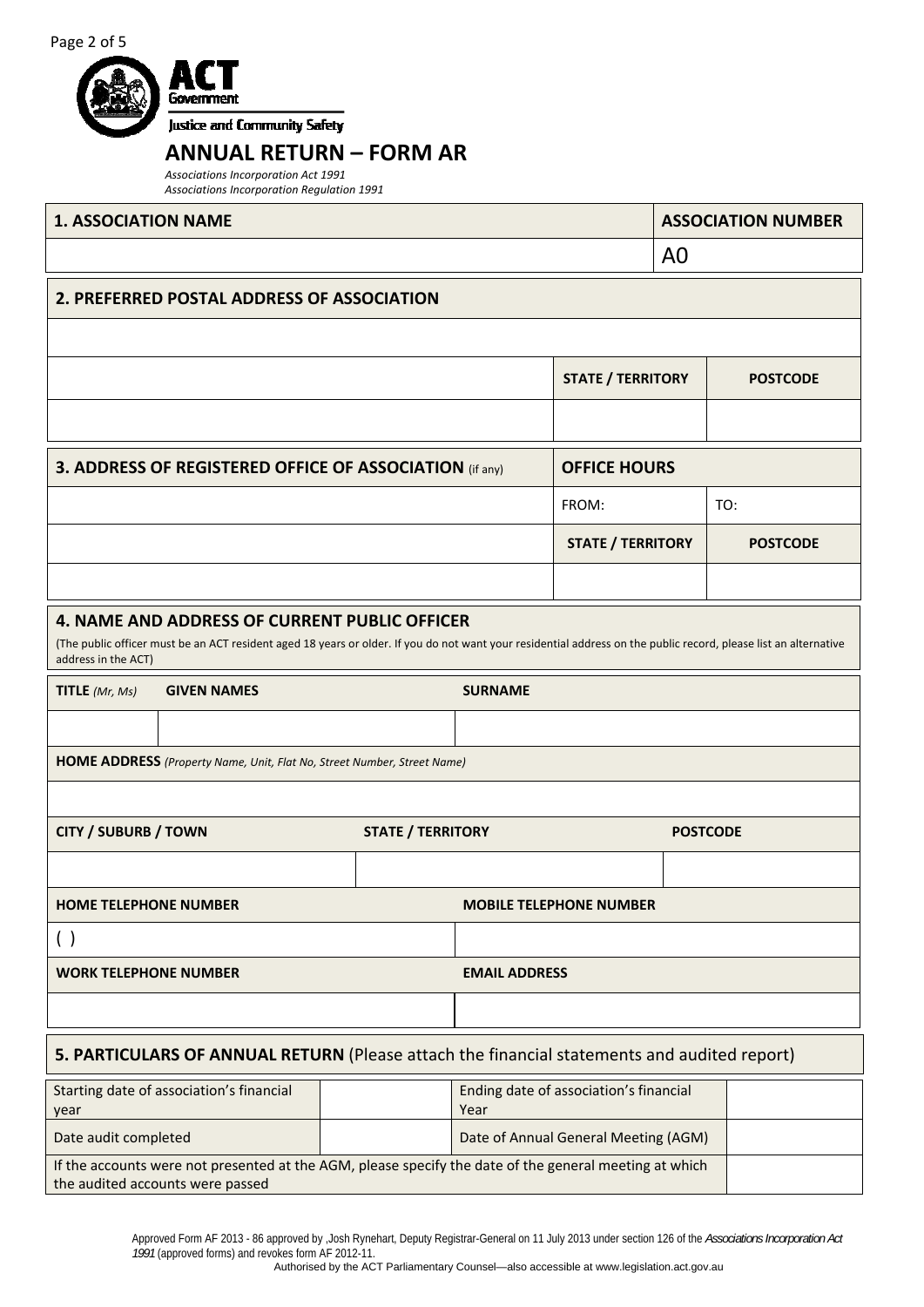|                                                                                                                                                                                                                | Page 3 of 5                                                                                                                                                                                                                                                                                                                                                                                                                                                                                             |  |                        |                          |                 |
|----------------------------------------------------------------------------------------------------------------------------------------------------------------------------------------------------------------|---------------------------------------------------------------------------------------------------------------------------------------------------------------------------------------------------------------------------------------------------------------------------------------------------------------------------------------------------------------------------------------------------------------------------------------------------------------------------------------------------------|--|------------------------|--------------------------|-----------------|
|                                                                                                                                                                                                                | <b>6. REGISTER OF MEMBERS</b>                                                                                                                                                                                                                                                                                                                                                                                                                                                                           |  |                        |                          |                 |
|                                                                                                                                                                                                                | Address in the ACT at which the register of members may be viewed Number of Current Members                                                                                                                                                                                                                                                                                                                                                                                                             |  |                        |                          |                 |
|                                                                                                                                                                                                                |                                                                                                                                                                                                                                                                                                                                                                                                                                                                                                         |  |                        |                          |                 |
|                                                                                                                                                                                                                |                                                                                                                                                                                                                                                                                                                                                                                                                                                                                                         |  |                        | <b>STATE / TERRITORY</b> | <b>POSTCODE</b> |
|                                                                                                                                                                                                                |                                                                                                                                                                                                                                                                                                                                                                                                                                                                                                         |  |                        |                          |                 |
|                                                                                                                                                                                                                | <b>7. FINANCIAL INFORMATION</b>                                                                                                                                                                                                                                                                                                                                                                                                                                                                         |  |                        |                          |                 |
|                                                                                                                                                                                                                | <b>Name of Financial Institution</b>                                                                                                                                                                                                                                                                                                                                                                                                                                                                    |  | <b>Branch Location</b> |                          |                 |
|                                                                                                                                                                                                                |                                                                                                                                                                                                                                                                                                                                                                                                                                                                                                         |  |                        |                          |                 |
|                                                                                                                                                                                                                |                                                                                                                                                                                                                                                                                                                                                                                                                                                                                                         |  |                        |                          |                 |
|                                                                                                                                                                                                                |                                                                                                                                                                                                                                                                                                                                                                                                                                                                                                         |  |                        |                          |                 |
|                                                                                                                                                                                                                | <b>8. CATEGORY OF ASSOCIATION</b>                                                                                                                                                                                                                                                                                                                                                                                                                                                                       |  |                        |                          |                 |
|                                                                                                                                                                                                                | Please tick if the association's gross receipts exceed \$1,000,000 as such association is 'prescribed' under S.74 of the Act. In<br>this case the auditor must be a registered company auditor under the Corporations Act 2001. (Commonwealth).                                                                                                                                                                                                                                                         |  |                        |                          |                 |
|                                                                                                                                                                                                                | Please tick if the association's gross receipts and/or assets exceed \$400,000 or the association has more than 1,000<br>members or has a licence issued under the ACT Liquor Act 2010, the association is prescribed under S.74(3) of the Act. The<br>auditor must either be a registered company auditor under the Corporations Act 2001 (Commonwealth) or be a current<br>member of the Institute of Chartered Accountants in Australia or the Institute of Public Accountants or CPA Australia. The |  |                        |                          |                 |
| auditor cannot be                                                                                                                                                                                              |                                                                                                                                                                                                                                                                                                                                                                                                                                                                                                         |  |                        |                          |                 |
| ٠                                                                                                                                                                                                              | an officer of the association,                                                                                                                                                                                                                                                                                                                                                                                                                                                                          |  |                        |                          |                 |
| $\bullet$                                                                                                                                                                                                      | a partner, employer or employee of an officer of the association, or                                                                                                                                                                                                                                                                                                                                                                                                                                    |  |                        |                          |                 |
| a partner or employee of an employee of an officer of the association.                                                                                                                                         |                                                                                                                                                                                                                                                                                                                                                                                                                                                                                                         |  |                        |                          |                 |
|                                                                                                                                                                                                                | Please tick if the above do not apply. The association is not prescribed and the auditor need not hold qualifications.<br>Accounts may be audited by any adult person who is not an officer/committee member of the association and/or has not<br>prepared or assisted in the preparation of the accounts.                                                                                                                                                                                              |  |                        |                          |                 |
|                                                                                                                                                                                                                | <b>9. PARTICULARS OF AUDITOR</b>                                                                                                                                                                                                                                                                                                                                                                                                                                                                        |  |                        |                          |                 |
| TITLE $(Mr)$<br>Ms)                                                                                                                                                                                            | <b>GIVEN NAMES</b><br><b>SURNAME</b><br><b>QUALIFICATIONS OF AUDITOR (If applicable)</b>                                                                                                                                                                                                                                                                                                                                                                                                                |  |                        |                          |                 |
|                                                                                                                                                                                                                |                                                                                                                                                                                                                                                                                                                                                                                                                                                                                                         |  |                        |                          |                 |
| <b>ADDRESS</b>                                                                                                                                                                                                 |                                                                                                                                                                                                                                                                                                                                                                                                                                                                                                         |  |                        |                          |                 |
|                                                                                                                                                                                                                |                                                                                                                                                                                                                                                                                                                                                                                                                                                                                                         |  |                        |                          |                 |
|                                                                                                                                                                                                                | <b>10. SIGNATURE OF AUDITOR</b>                                                                                                                                                                                                                                                                                                                                                                                                                                                                         |  |                        |                          |                 |
|                                                                                                                                                                                                                | (Please provide this only if the auditor has not signed and dated the audit report)                                                                                                                                                                                                                                                                                                                                                                                                                     |  |                        |                          |                 |
| I have audited the attached financial statements of the association. In my opinion:                                                                                                                            |                                                                                                                                                                                                                                                                                                                                                                                                                                                                                                         |  |                        |                          |                 |
| a) the financial statements of the association are properly drawn up;<br>i. so far as to give a true and fair view of the matters required by subsection 72(2) of the Act to be dealt with in the accounts for |                                                                                                                                                                                                                                                                                                                                                                                                                                                                                                         |  |                        |                          |                 |
| the financial year reported on;                                                                                                                                                                                |                                                                                                                                                                                                                                                                                                                                                                                                                                                                                                         |  |                        |                          |                 |
| ii. in accordance with the provisions of the Act; and<br>iii. in accordance with proper accounting standards                                                                                                   |                                                                                                                                                                                                                                                                                                                                                                                                                                                                                                         |  |                        |                          |                 |
| proper accounting and other records have been kept by the association<br>b)                                                                                                                                    |                                                                                                                                                                                                                                                                                                                                                                                                                                                                                                         |  |                        |                          |                 |
| c) the audit was conducted in accordance with the rules of the association.                                                                                                                                    |                                                                                                                                                                                                                                                                                                                                                                                                                                                                                                         |  |                        |                          |                 |
|                                                                                                                                                                                                                | <b>DATE AUDIT COMPLETED</b>                                                                                                                                                                                                                                                                                                                                                                                                                                                                             |  |                        |                          |                 |
|                                                                                                                                                                                                                |                                                                                                                                                                                                                                                                                                                                                                                                                                                                                                         |  |                        |                          |                 |
|                                                                                                                                                                                                                | Auditor's Signature<br>Date                                                                                                                                                                                                                                                                                                                                                                                                                                                                             |  |                        |                          |                 |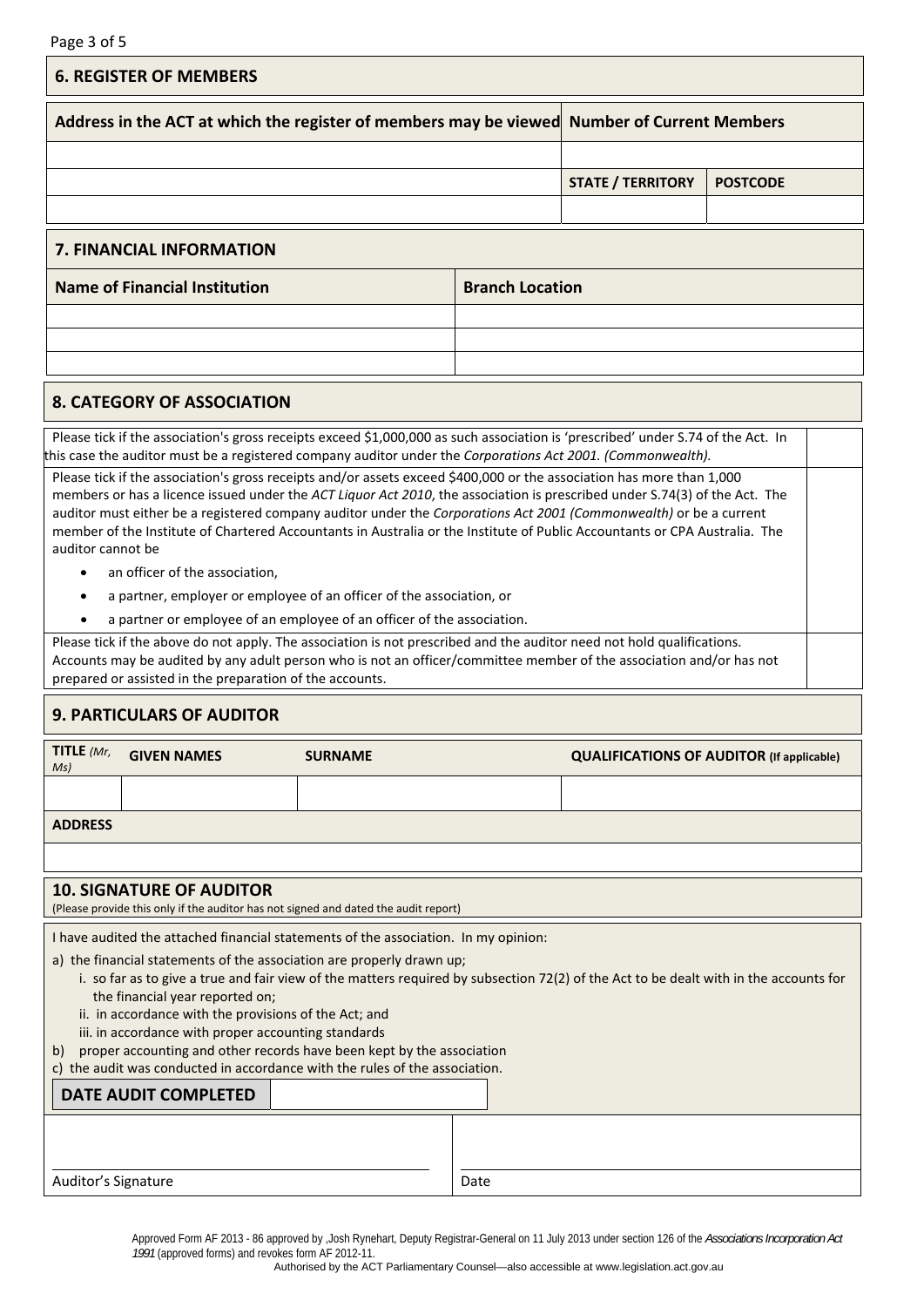### Page 4 of 5

#### **11. NAME AND ADDRESS OF EACH CURRENT COMMITTEE MEMBER**

(The committee listed should be those elected as a result of the AGM. If you do not want your residential address on the public record, please provide an alternative address which can include a PO box. If more than 7 committee members please copy this page)

| <b>COMMITTEE POSITION TITLE (Mr, Ms) GIVEN NAMES</b> |  | <b>SURNAME</b>             |
|------------------------------------------------------|--|----------------------------|
|                                                      |  |                            |
| <b>ADDRESS</b>                                       |  | <b>DATE OF APPOINTMENT</b> |
|                                                      |  |                            |

| <b>COMMITTEE POSITION TITLE</b> ( $Mr$ , $Ms$ ) <b>GIVEN NAMES</b> |  | <b>SURNAME</b>             |
|--------------------------------------------------------------------|--|----------------------------|
|                                                                    |  |                            |
| <b>ADDRESS</b>                                                     |  | <b>DATE OF APPOINTMENT</b> |
|                                                                    |  |                            |

| <b>COMMITTEE POSITION TITLE</b> ( $Mr$ , $Ms$ ) <b>GIVEN NAMES</b> |  | <b>SURNAME</b>      |
|--------------------------------------------------------------------|--|---------------------|
|                                                                    |  |                     |
| <b>ADDRESS</b>                                                     |  | DATE OF APPOINTMENT |
|                                                                    |  |                     |

| <b>COMMITTEE POSITION TITLE (Mr, Ms) GIVEN NAMES</b> |  | <b>SURNAME</b>             |
|------------------------------------------------------|--|----------------------------|
|                                                      |  |                            |
| <b>ADDRESS</b>                                       |  | <b>DATE OF APPOINTMENT</b> |
|                                                      |  |                            |

| <b>COMMITTEE POSITION TITLE (Mr, Ms) GIVEN NAMES</b> |  | <b>SURNAME</b>             |
|------------------------------------------------------|--|----------------------------|
|                                                      |  |                            |
| <b>ADDRESS</b>                                       |  | <b>DATE OF APPOINTMENT</b> |
|                                                      |  |                            |

| <b>COMMITTEE POSITION TITLE</b> ( $Mr$ , $Ms$ ) <b>GIVEN NAMES</b> |  | <b>SURNAME</b>      |
|--------------------------------------------------------------------|--|---------------------|
|                                                                    |  |                     |
| <b>ADDRESS</b>                                                     |  | DATE OF APPOINTMENT |
|                                                                    |  |                     |

| <b>COMMITTEE POSITION TITLE</b> ( $Mr$ , $Ms$ ) <b>GIVEN NAMES</b> |  | <b>SURNAME</b>      |
|--------------------------------------------------------------------|--|---------------------|
|                                                                    |  |                     |
| <b>ADDRESS</b>                                                     |  | DATE OF APPOINTMENT |
|                                                                    |  |                     |